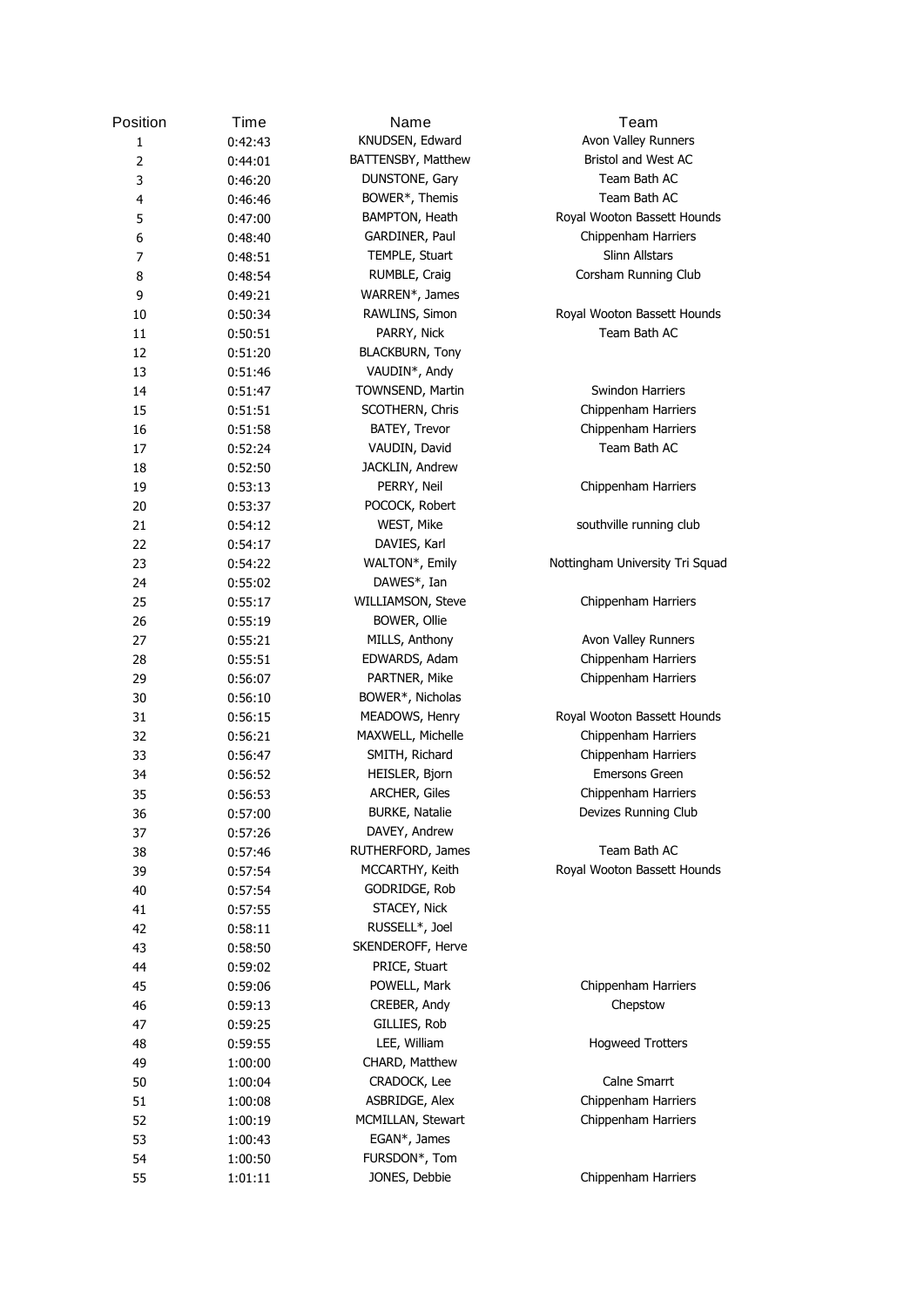| 56       | 1:01:23 | MADDOCKS, Julia                        | Chippenham Harriers         |
|----------|---------|----------------------------------------|-----------------------------|
| 57       | 1:01:29 | FEERICK, John                          | Chippenham Harriers         |
| 58       | 1:01:34 | <b>BRUCE, Anthony</b>                  |                             |
| 59       | 1:01:50 | COLE, Kevin                            | Calne Smarrt                |
| 60       | 1:01:56 | BOWER*, Carole                         |                             |
| 61       | 1:02:02 | GRAHAM, Alison                         | Corsham Running Club        |
| 62       | 1:02:07 | MOSS, Jamie                            | Calne Smarrt                |
| 63       | 1:02:07 | SHAND, Michael                         |                             |
| 64       | 1:02:13 | MORENO, Keriah                         |                             |
| 65       | 1:02:19 | BUNCE, Chris                           | Royal Wooton Bassett Hounds |
| 66       | 1:02:31 | TILEY, Neil                            | Slinn Allstars              |
| 67       | 1:02:39 | EGAN, Katie                            | southville running club     |
| 68       | 1:02:46 | DAVIES, Ross                           | Devizes Running Club        |
| 69       | 1:02:59 | RUSSELBATES*, Neil                     |                             |
| 70       | 1:03:03 | HANNAH, Gareth                         | Calne Smarrt                |
| 71       | 1:03:25 | BATTENSBY, Emma                        |                             |
| 72       | 1:03:26 | CAULFIELD*, Richard                    | Chiltern Harriers AC        |
| 73       | 1:03:27 | STEVENS, Alan                          | Devizes Running Club        |
| 74       | 1:03:32 | HATT, Juliett                          | Chippenham Harriers         |
| 75       | 1:03:43 | MYLCHREEST, Sandra                     | Chippenham Harriers         |
| 76       | 1:03:47 | NARBETT, Emma                          |                             |
| 77       | 1:03:51 | CRAVEN, Andrew                         | Chippenham Harriers         |
| 78       | 1:04:06 | YOUNG, Rob                             |                             |
| 79       | 1:04:17 | LAWTON, Gemma                          | Avon Valley Runners         |
| 80       | 1:04:29 | FAIRHURST, Lysa                        | Chippenham Harriers         |
| 81       | 1:04:38 | WILTSHIRE, John                        |                             |
| 82       | 1:04:42 | O'BRIEN, Charles                       | Chippenham Harriers         |
| 83       | 1:05:05 | KNIGHT, Martin                         |                             |
| 84       | 1:05:12 | FISHWICK, Paul                         | Royal Wooton Bassett Hounds |
| 85       | 1:05:17 | HUNT, CHris                            | Corsham Running Club        |
| 86       | 1:05:20 | RUTHERFORD, Adam                       |                             |
| 87       | 1:05:30 | PARKER, Daniel                         | Corsham Running Club        |
| 88       | 1:05:36 | FARION, Jolene                         | Avon Valley Runners         |
| 89       |         | MARTIN, Michael                        | Portishead RC               |
|          | 1:05:42 | MATTHEWS, Kate                         |                             |
| 90<br>91 | 1:05:44 | HATT, Joe                              | Chippenham Harriers         |
| 92       | 1:05:51 | ROBERTS, Marc                          | Royal Wooton Bassett Hounds |
|          | 1:06:11 |                                        |                             |
| 93       | 1:06:17 | WILLIAMS, Olivia                       | Staple Hill Runners         |
| 94       | 1:06:22 | COOK, Alan<br>SAWYER, Helen            | <b>Westbury Harriers</b>    |
| 95       | 1:06:41 |                                        |                             |
| 96       | 1:06:51 | BONNEY, Anna                           | Chiltern Harriers AC        |
| 97       | 1:06:51 | CAULFIELD*, Sarah<br>WINSTONE, Patrick |                             |
| 98       | 1:07:01 |                                        | Town & Country Harriers     |
| 99       | 1:07:18 | KEARSEY, Debbie                        | Corsham Running Club        |
| 100      | 1:08:00 | SMITH*, Martin                         |                             |
| 101      | 1:08:02 | YEOMANS, Zoe                           | Avon Valley Runners         |
| 102      | 1:08:15 | GILBERT, Andrew                        | Calne Smarrt                |
| 103      | 1:08:17 | THORMAN*, Hugo                         |                             |
| 104      | 1:08:42 | PEARCE, Richard                        | Pewsey Vale RC              |
| 105      | 1:08:53 | DES VOEUX, Rohaise                     | Chippenham Harriers         |
| 106      | 1:09:24 | MACINTYRE, Laurie                      |                             |
| 107      | 1:09:36 | GOLDSTONE, Theresa                     |                             |
| 108      | 1:09:38 | MITCHELL, Nick                         | Hullavington Harriers       |
| 109      | 1:09:50 | SMITH, Sarah                           |                             |
| 110      | 1:10:00 | TRUDGEON, Julie                        | Chippenham Harriers         |
| 111      | 1:10:09 | FIFIELD, Jason                         |                             |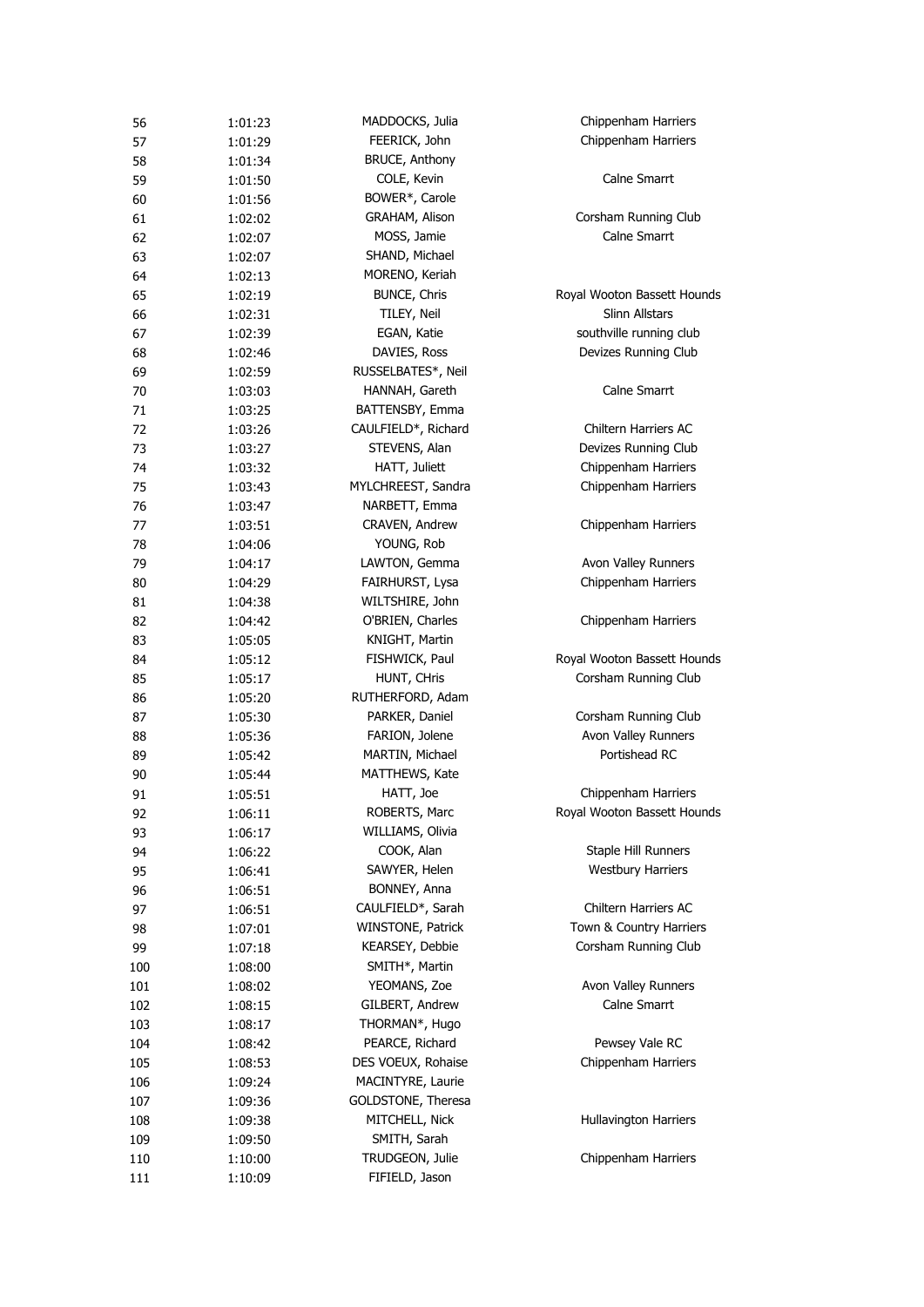| 112        | 1:10:21            | COVENEY, Michelle      | Calne Running Club         |
|------------|--------------------|------------------------|----------------------------|
| 113        | 1:10:32            | JEFFERYS*, Steve       |                            |
| 114        | 1:10:56            | VEEVERS, Lindsay       | Chippenham Harriers        |
| 115        | 1:11:03            | REEVES*, Duncan        |                            |
| 116        | 1:11:09            | THOMPSON, Margaret     | Devizes Running Club       |
| 117        | 1:11:17            | BAKER-GILL, Tanya      | Nailsea Running Club       |
| 118        | 1:11:21            | TWIST, Hayley          | Dursley AC                 |
| 119        | 1:11:23            | <b>WALLIS, Steve</b>   |                            |
| 120        | 1:11:37            | CATNACH, Vicky         | <b>Bristol and West AC</b> |
| 121        | 1:11:37            | CATNACH, Glen          | Staple Hill Runners        |
| 122        | 1:11:43            | BENNETT, Lynda         | Chippenham Harriers        |
| 123        | 1:11:50            | JEFFERY, Susan         | Chippenham Harriers        |
| 124        | 1:11:57            | ADAMS, Rowan           |                            |
| 125        | 1:12:02            | SMITH, Steve           |                            |
| 126        | 1:12:32            | GRAHAM*, Magnus        |                            |
| 127        | 1:12:36            | SNELL*, Graham         |                            |
| 128        | 1:12:44            | SMITH, Adrian          |                            |
| 129        | 1:12:50            | EDWARDS*, Charlie      |                            |
| 130        | 1:12:50            | TILLETT*, Tayna        |                            |
| 131        | 1:13:19            | BYGRAVE, Amanda-Jayne  | <b>Avon Valley Runners</b> |
| 132        | 1:14:02            | THOMPSON, Ian          | Devizes Running Club       |
| 133        | 1:14:20            | RUTHERFORD*, Paul      |                            |
| 134        | 1:14:25            | NEALE, Sam             | Chippenham Harriers        |
| 135        | 1:15:02            | CARTER, Mark           | Calne Smarrt               |
| 136        | 1:15:02            | CHILLCOTT*, Sam        |                            |
| 137        | 1:15:21            | SMITH, Stuart          |                            |
| 138        | 1:15:21            | JOYCE*, Nick           |                            |
| 139        | 1:15:27            | HEADLEY, Sukie         | Chippenham Harriers        |
| 140        | 1:15:29            | CORRY, Lucy            |                            |
| 141        | 1:16:12            | WILLIAMS, Claire       |                            |
| 142        | 1:16:32            | COOPER, Adele          | Avon Valley Runners        |
| 143        | 1:16:44            | GRAHAM*, Rosalind      |                            |
| 144        | 1:16:57            | KEYZOR, Richard        | Shrewton Running Club      |
| 145        | 1:16:59            | GUNDLE, Kathryn        |                            |
| 146        | 1:17:10            | STEVENSON, Catherine   |                            |
| 147        | 1:18:00            | HILL, Lisa             | Chippenham Tri             |
| 148        | 1:18:54            | SAYERS, Karen          |                            |
| 149        | 1:18:54            | HIRD, Neil             |                            |
| 150        | 1:18:55            | CAREY, Karen           |                            |
| 151        | 1:19:03            | BOX, Spencer           |                            |
| 152        | 1:19:26            | HOSKIN, Niall          | southville running club    |
| 153        | 1:19:46            | GARCIA-PUENTE*, Blanca |                            |
| 154        | 1:20:34            | RAMSDEN, Emma          |                            |
| 155        | 1:20:34            | RAMSDEN, Craigh        |                            |
| 156        | 1:20:52            | PALMER, Caroline       | Devizes Running Club       |
| 157        | 1:20:52            | OAKLEY, Chris          | Chippenham Harriers        |
| 158        | 1:21:06            | DUNN, Gillian          |                            |
| 159        | 1:21:44            | MARIA, Helen           | Avon Valley Runners        |
| 160        | 1:22:21            | ROBINSON, Sally        | Nailsea Running Club       |
|            |                    | PARSONS, Patricia      |                            |
| 161<br>162 | 1:22:48            | DE BARROS, Sara        | Chippenham Harriers        |
| 163        | 1:24:22<br>1:24:58 | NEALE, Lindsey         | Chippenham Harriers        |
| 164        | 1:24:59            | TODD, Nicola           | Chippenham Harriers        |
| 165        |                    | MATTHEWS, Christian    |                            |
| 166        | 1:26:05<br>1:26:16 | BATTENSBY, Pam         |                            |
| 167        |                    | REDMOND, Vanessa       | <b>Bristol</b>             |
|            | 1:26:23            |                        |                            |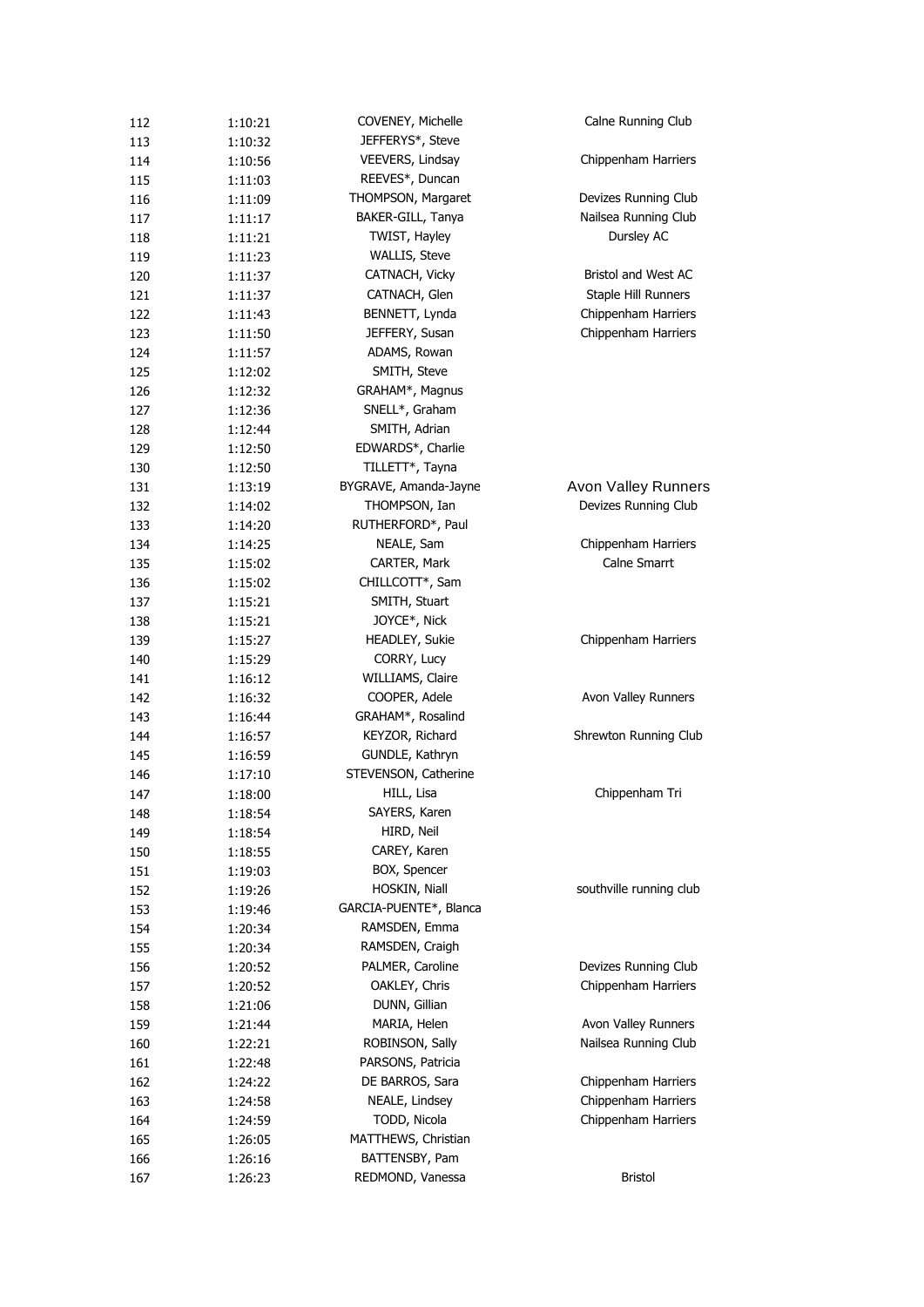| 168 | 1:26:26 | <b>BARNETT, Liz</b>   | Chippenham Harriers         |
|-----|---------|-----------------------|-----------------------------|
| 169 | 1:26:41 | MACALISTER, Justine   | Avon Valley Runners         |
| 170 | 1:26:42 | RYALL, Treena         | Royal Wooton Bassett Hounds |
| 171 | 1:27:04 | BOOTH, Jon            | Royal Wooton Bassett Hounds |
| 172 | 1:27:05 | MAW, Carolyn          | Devizes Running Club        |
| 173 | 1:27:34 | GRIFFITHS, Adrian     | Devizes Running Club        |
| 174 | 1:27:43 | OWEN, Mark            | Devizes Running Club        |
| 175 | 1:27:58 | TOWNSEND, Trudi       |                             |
| 176 | 1:28:25 | AINGER, Helen         |                             |
| 177 | 1:28:25 | BOX, Gemma            |                             |
| 178 | 1:28:26 | JIWA, Lucy            | Chippenham Harriers         |
| 179 | 1:29:16 | COOK, Maggie          | Staple Hill Runners         |
| 180 | 1:29:17 | BORROW, Melanie       | Chippenham Harriers         |
| 181 | 1:29:47 | RICKS, Peter          | Swindon Striders            |
| 182 | 1:29:51 | BLACKMORE-DAWES, Anna | Chippenham Harriers         |
| 183 | 1:29:56 | WATT, Katie           | Devizes Running Club        |
| 184 | 1:30:44 | HALL, Jackie          | Avon Valley Runners         |
| 185 | 1:31:08 | CHANT, Sadia          | Chippenham Harriers         |
| 186 | 1:31:08 | FAROPPA, Alison       | Chippenham Harriers         |
| 187 | 1:31:36 | TWIST*, Benjamin      |                             |
| 188 | 1:34:57 | OSBORN, Mike          |                             |
| 189 | 1:35:10 | OLIVER, Azurah        | Devizes Running Club        |
| 190 | 1:35:26 | SPOONER, Veronica     | Devizes Running Club        |
| 191 | 1:57:33 | WARNER, Cathy         | Avon Valley Runners         |
| 192 | 1:58:02 | HICKSON, Anthony      | Avon Valley Runners         |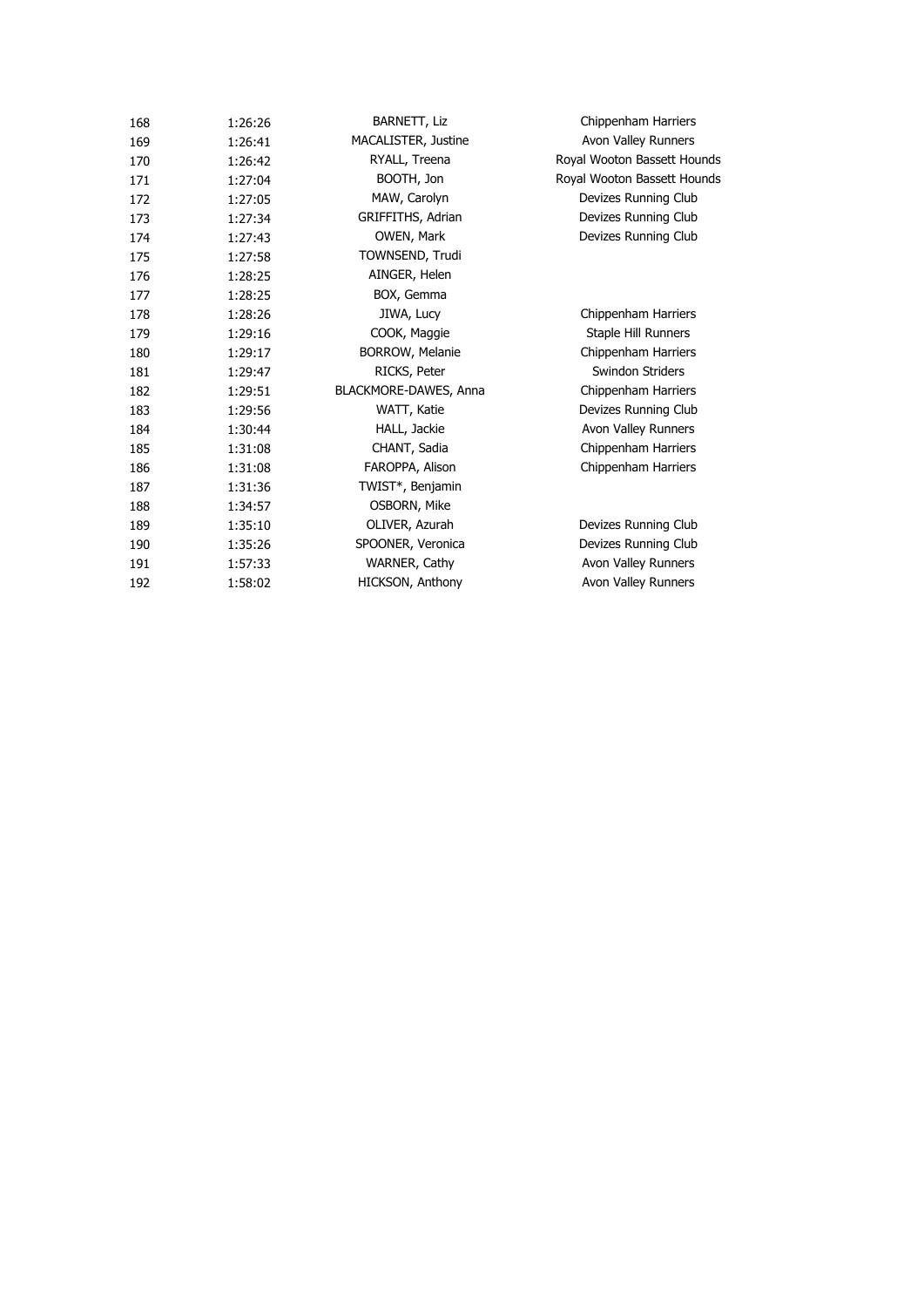Category Male Senior Male Senior Male Vet Male U18 Male Super Vet Male Senior Male Senior Male Senior Male U18 Male Super Vet Male Super Vet Male Vet Male Super Vet Male Vet Male Senior Male Vet Male Super Vet Male Senior Male Senior Male Vet Male Senior Male Senior Female Senior Male Vet Male Vet Male Senior Male Senior Male Vet Male Vet Male Vet Male Senior Female Vet Male Vet Male Vet Male Vet Female Senior Male Vet Male Senior Male Vet Male Senior Male Senior Male Senior Male Vet Male Vet Male Super Vet Male Super Vet Male Vet Male Super Vet Male Vet Male Vet Male Senior Male Super Vet Male Senior Male Senior Female Vet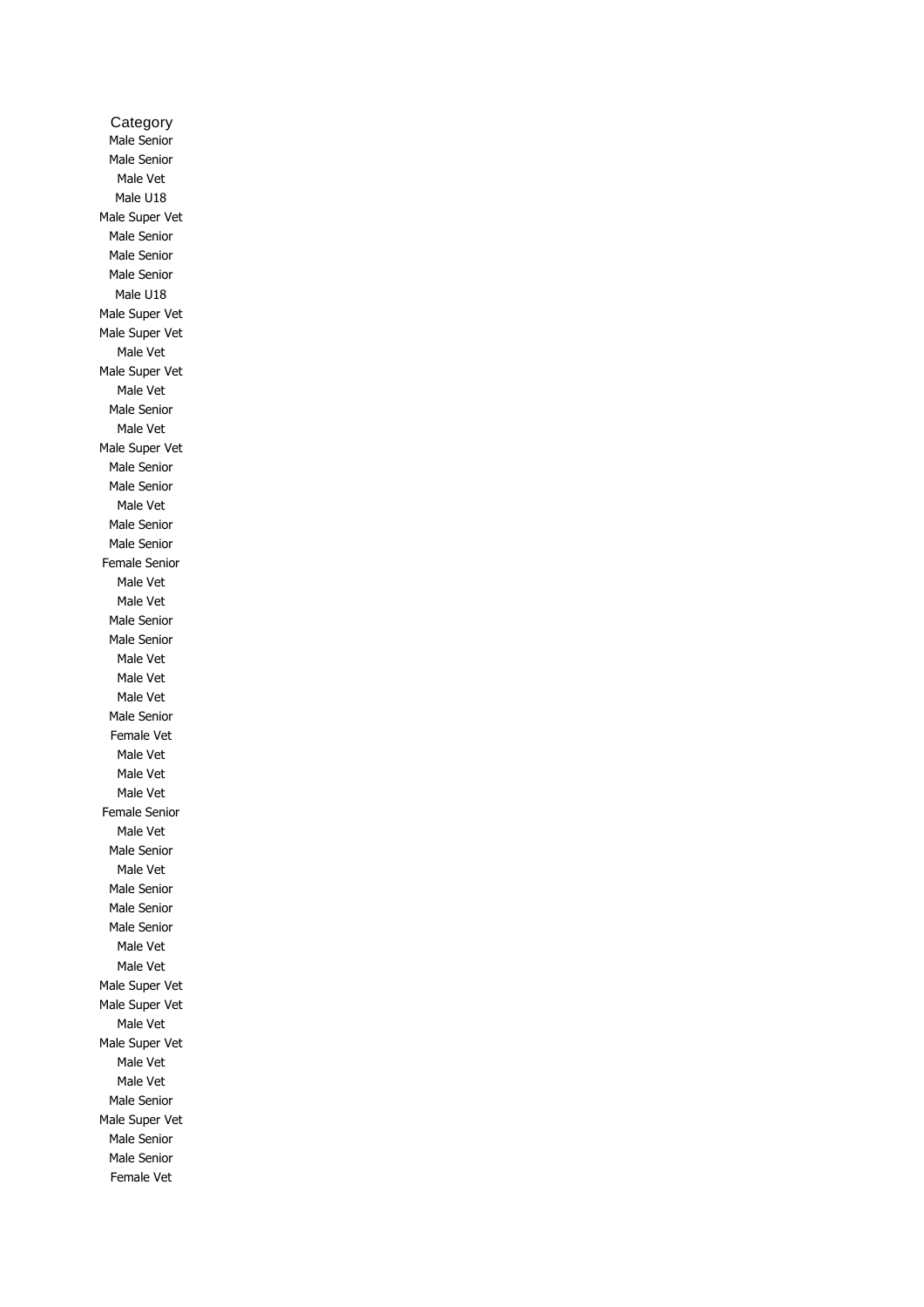Female Vet Male Super Vet Male Vet Male Senior Female Super Vet Female Super Vet Male Senior Male Vet Female Senior Male Senior Male Super Vet Female Senior Male Senior Male Super Vet Male Vet Female Senior Male Vet Male Super Vet Female Vet Female Super Vet Female Senior Male Vet Male Senior Female Senior Female Super Vet Male Super Vet Male Vet Male Vet Male Super Vet Male Super Vet Male Senior Male Vet Female Vet Male Super Vet Female Vet Male Vet Male Senior Female Senior Male Super Vet Female Super Vet Female Senior Female Super Vet Male Super Vet Female Super Vet Male Senior Female Vet Male Senior Male Super Vet Male Super Vet Female Super Vet Female Senior Female Super Vet Male Vet Female Senior Female Super Vet Male Vet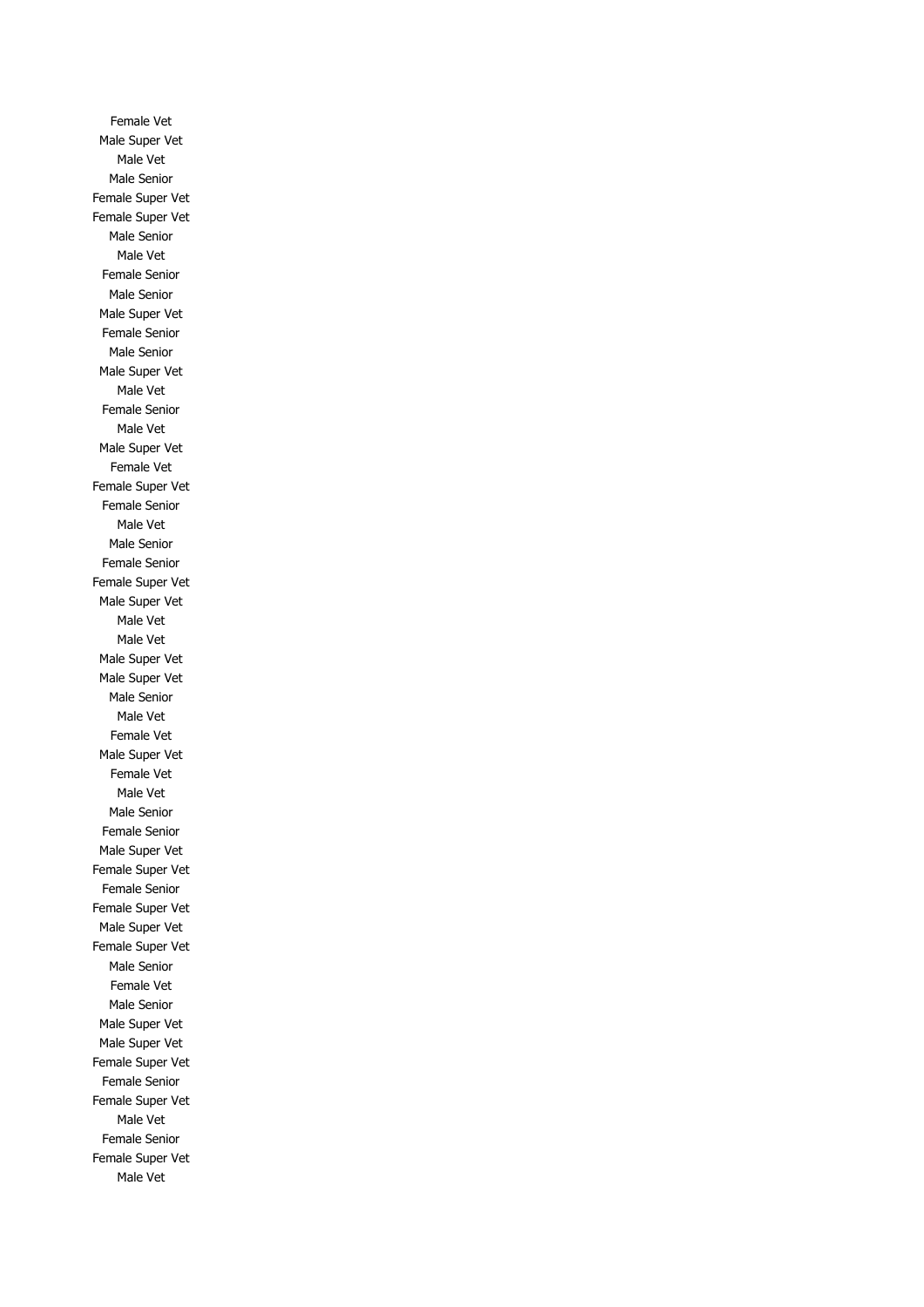Female Vet Male Senior Female Super Vet Male Vet Female Super Vet Female Super Vet Female Senior Male Vet Female Vet Male Senior Female Vet Female Vet Male Senior Male Vet Male Vet Male Super Vet Male Vet Female Vet Female Vet Female Super Vet Male Super Vet Male Super Vet Male Senior Male Vet Male Senior Male Senior Male Senior Female Super Vet Female Senior Female Vet Female Super Vet Female Vet Male Super Vet Female Vet Female Super Vet Female Super Vet Female Super Vet Male Super Vet Female Super Vet Male Senior Male Super Vet Female Super Vet Male Vet Male Senior Female Super Vet Male Vet NDB Female Super Vet Female Vet Female Super Vet Female Vet Female Vet Female Super Vet Male Vet Female Super Vet Female Super Vet